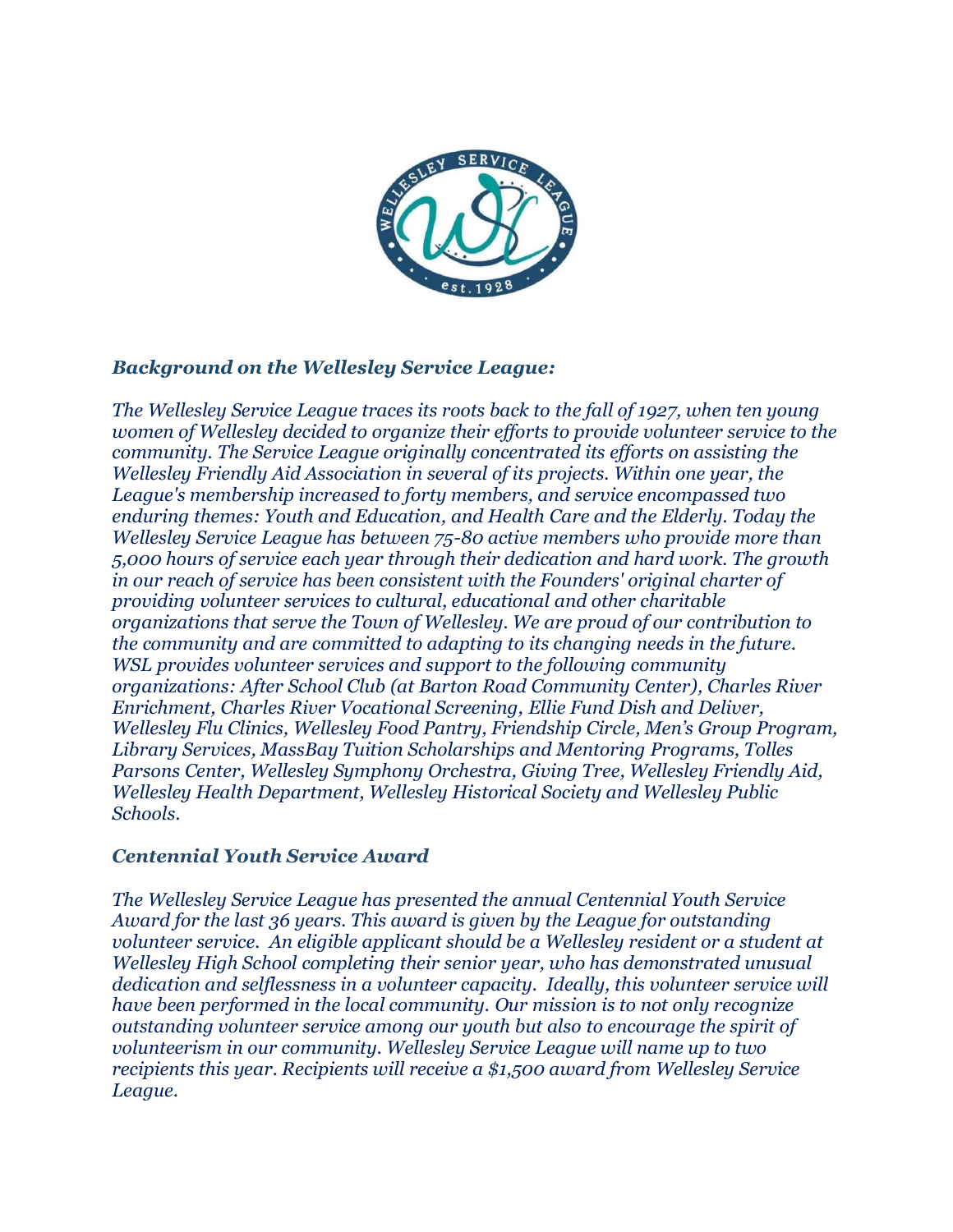### *How to apply:*

- *1. Fill out the Centennial Youth Service Award application below.*
- *2. Mentor recommendation: Please ask someone who has supervised you in the volunteer service that you are writing about to write your recommendation. (Mentor recommendation form attached below.) \*please submit up to two recommendations\**
- *3. The application deadline for the Centennial Youth Service Award is March 31, 2022.*
- *4. Please email your application to: lelyle156@gmail.com, Laurel Lyle, Immediate Past President of Wellesley Service League.*
- *5. Children of Active members of WSL or WSL Executive Board are ineligible to apply.*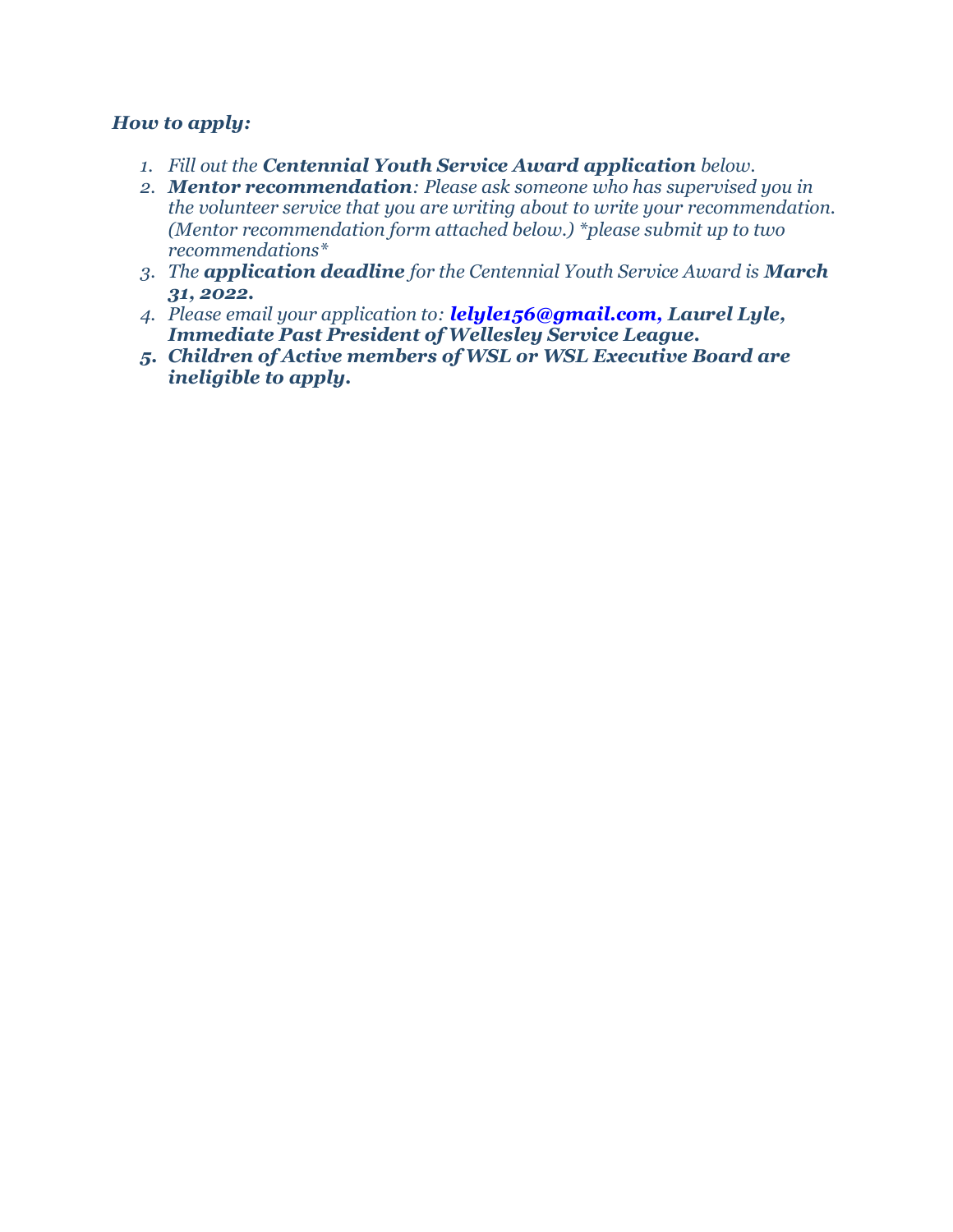

## *Wellesley Service League Centennial Youth Service Award*

## *Application*

| Name:                        |                |      |  |
|------------------------------|----------------|------|--|
| Address:                     |                |      |  |
| Telephone:                   | Email address: |      |  |
| <b>School and Grade:</b>     |                | Aae: |  |
| Parents' or Guardians' Name: |                |      |  |

*Please write a detailed description of a volunteer experience that was particularly meaningful for you and why. Please list the organization, address and corresponding dates of volunteer experience below. If necessary, attach additional sheet(s)to your application. Feel free to list any other volunteer activities*